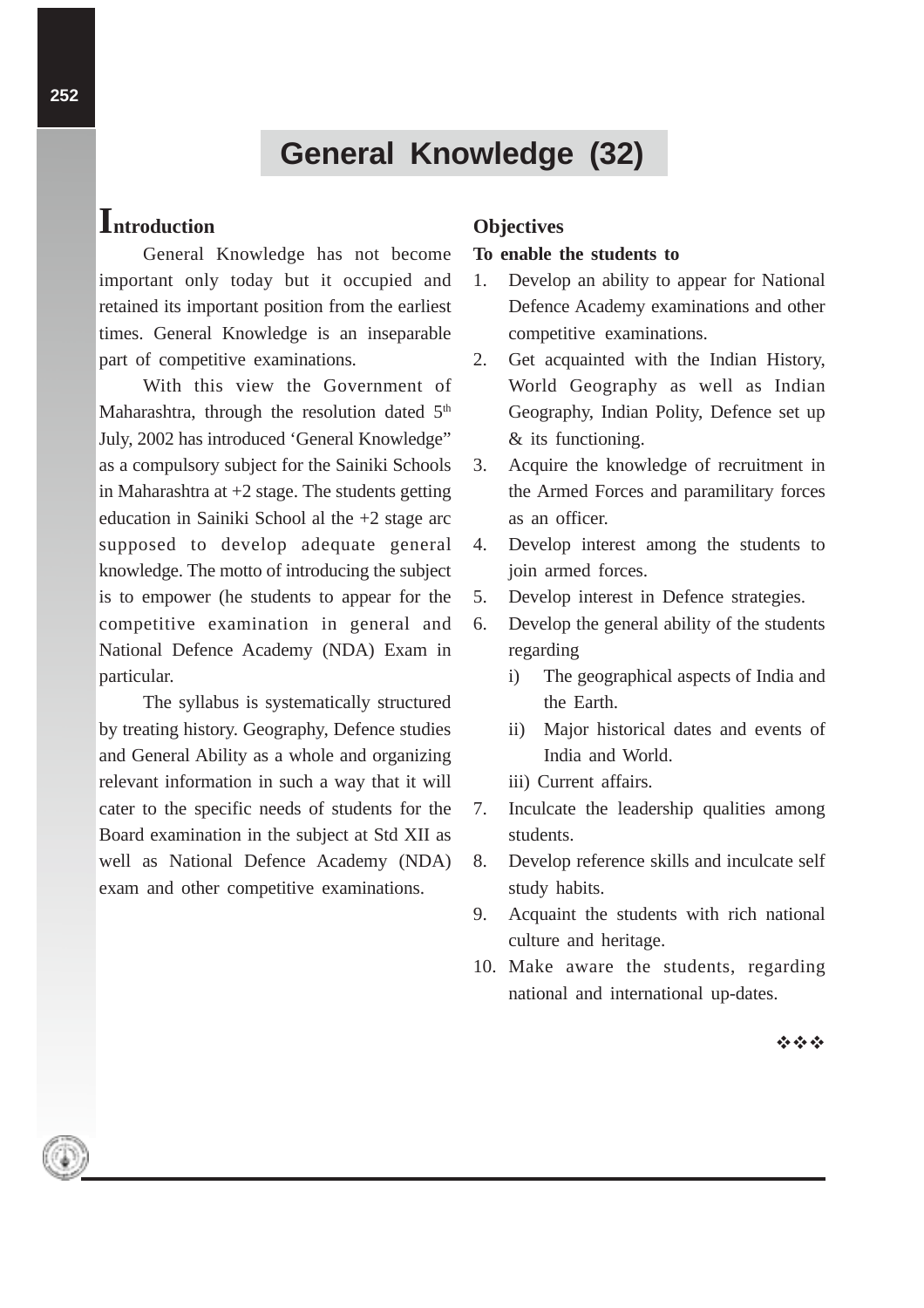# **Section A : History - Std. XI**

| <b>UNIT</b>                    | <b>SUB.UNITS</b>                                                                                                                                                                                                                                                                                                                  |
|--------------------------------|-----------------------------------------------------------------------------------------------------------------------------------------------------------------------------------------------------------------------------------------------------------------------------------------------------------------------------------|
| Ancient India<br>1.            | $\mathbf{i}$<br>The Harappan Civilisation (2500 to 1800 BC)<br>Vedic Period, The Aryans (1500 BC to 1000 BC) Early<br>$\ddot{\mathrm{11}})$<br>Vedic age<br>$\overline{iii}$ )<br>Later Vedic age (1000 BC to 600 BC)<br>Rise of Jainism and Buddhism<br>iv)                                                                      |
| <b>Ancient Dynasties</b><br>2. | Mahajanpadas<br>$\mathbf{i}$<br>$\ddot{i}$<br>The Magdha Empire(600 to 400 BC)<br>iii)<br>The Maurya Dynasty(321 to 289 BC)<br>Post Mauryan period<br>iv)<br>Gupta Dynasty(320 to 550 AD)<br>V)                                                                                                                                   |
| 3.<br>Medieval India           | The Sultanate of Delhi<br>$\mathbf{i}$<br>The Slave Dynasty $(1206 \text{ to } 1290 \text{ AD})$<br>$\rm ii)$<br>The Khilji Dynasty (1290 to 1320 AD)<br>The Tughlaq Dynasty(1320 to 1414 AD)The Sayyad<br>$\overline{iii}$ )<br>Dynasty $(1414$ to $1451$ AD)<br>iv)<br>The Lodhi Dynasty $(1451$ to 1526 AD)                    |
| 4.<br>The Mughal Dynasty       | $\mathbf{i}$<br>Babur (1526 to 1531 AD)<br>$\ddot{\text{1}}$<br>Humayun (1530 to 1540 and 1555-56)<br>The Afghan Interregnum Sher Shah Suri (1540 to<br>$\overline{iii}$ )<br>1545)<br>Akbar (1556 to 1605)<br>iv)<br>Jahangir (1605 to 1627)<br>V)<br>Shahajahan (1628 to 1658)<br>$\rm vi)$<br>Aurangzeb (1659 to 1707)<br>vii) |
| Modern India<br>5.             | Coming of the Europeans<br>$\mathbf{i}$<br>$\ddot{i}$<br>India under the British rule of East India Company.<br>iii)<br>British Governors under company rule (1757 to 1857)                                                                                                                                                       |

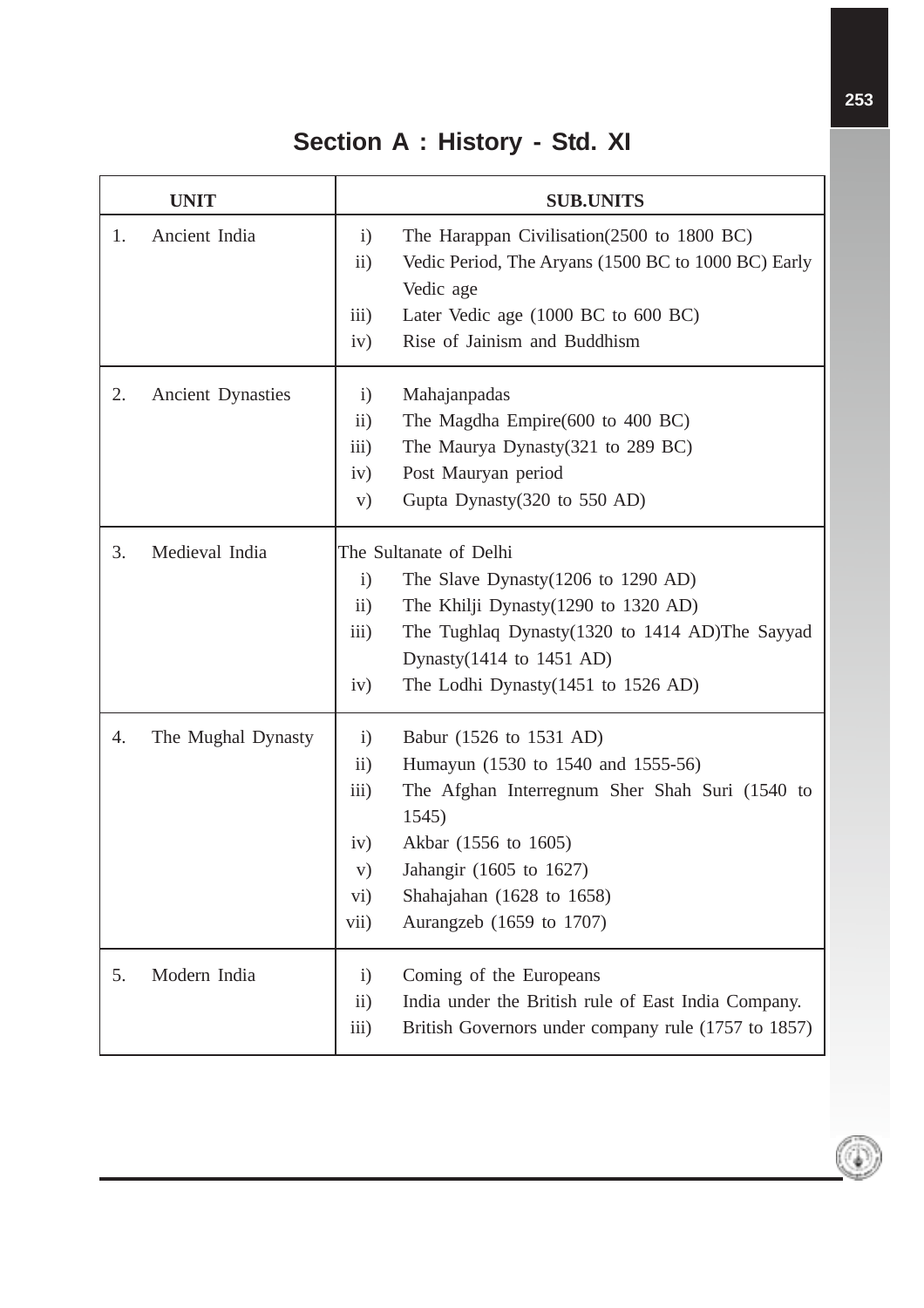#### **SECTION B : GEOGRAPHY Std. XI**

| <b>UNIT</b> |                      |                              | <b>SUB.UNITS</b>                          |
|-------------|----------------------|------------------------------|-------------------------------------------|
| 1.          | Astronomy            | $\left( \frac{1}{2} \right)$ | The Earth as a planet                     |
| 2.          | Lithosphere          | $\rm i)$                     | The Earth's crust, Rocks and Weathering   |
| 3.          | Atmosphere           | $\mathbf{i}$                 | Atmosphere and it's composition           |
| 4.          | Hydrosphere          | $\ddot{1}$                   | Ocean currents and tides                  |
|             | Maps and Map Reading | $\left( \frac{1}{2} \right)$ | Elements of Map                           |
|             |                      | ii)                          | Methods of showing relief features on Map |
|             |                      | iii)                         | Contours                                  |

### **SECTION C : DEFENCE STUDIES Std. XI**

| <b>UNIT</b> |                                                     |                                              | <b>SUB.UNITS</b>                                                                                                                               |
|-------------|-----------------------------------------------------|----------------------------------------------|------------------------------------------------------------------------------------------------------------------------------------------------|
| 1.          | Introduction to<br>Defence Studies                  | $\mathbf{i}$<br>$\mathbf{ii}$<br>iii)<br>iv) | Definition of Defence<br>Scope of Defence<br>Types of war<br>Utility of Defence                                                                |
| 2.          | <b>Higher Defence</b><br>Organisation               | $\mathbf{i}$<br>ii)<br>iii)<br>iv)           | Defence Committee of the Cabinet<br>Defence Minister's committee<br>Chief of the staff committee<br>National Defence Council                   |
| 3.          | Organization of Indian<br><b>Armed Forces</b>       | $\mathbf{i}$<br>$\mathbf{ii}$<br>iii)        | Army Organisation<br>Navy Organisation<br>Air Force Organisation                                                                               |
| 4.          | Training Institutions of<br><b>Defence Services</b> | $\mathbf{i}$<br>$\overline{ii}$ )<br>iii)    | Officer's Training Institutions of the Army<br>Officer's Training Institutions of the Navy<br>Officer's Training Institutions of the Air Force |



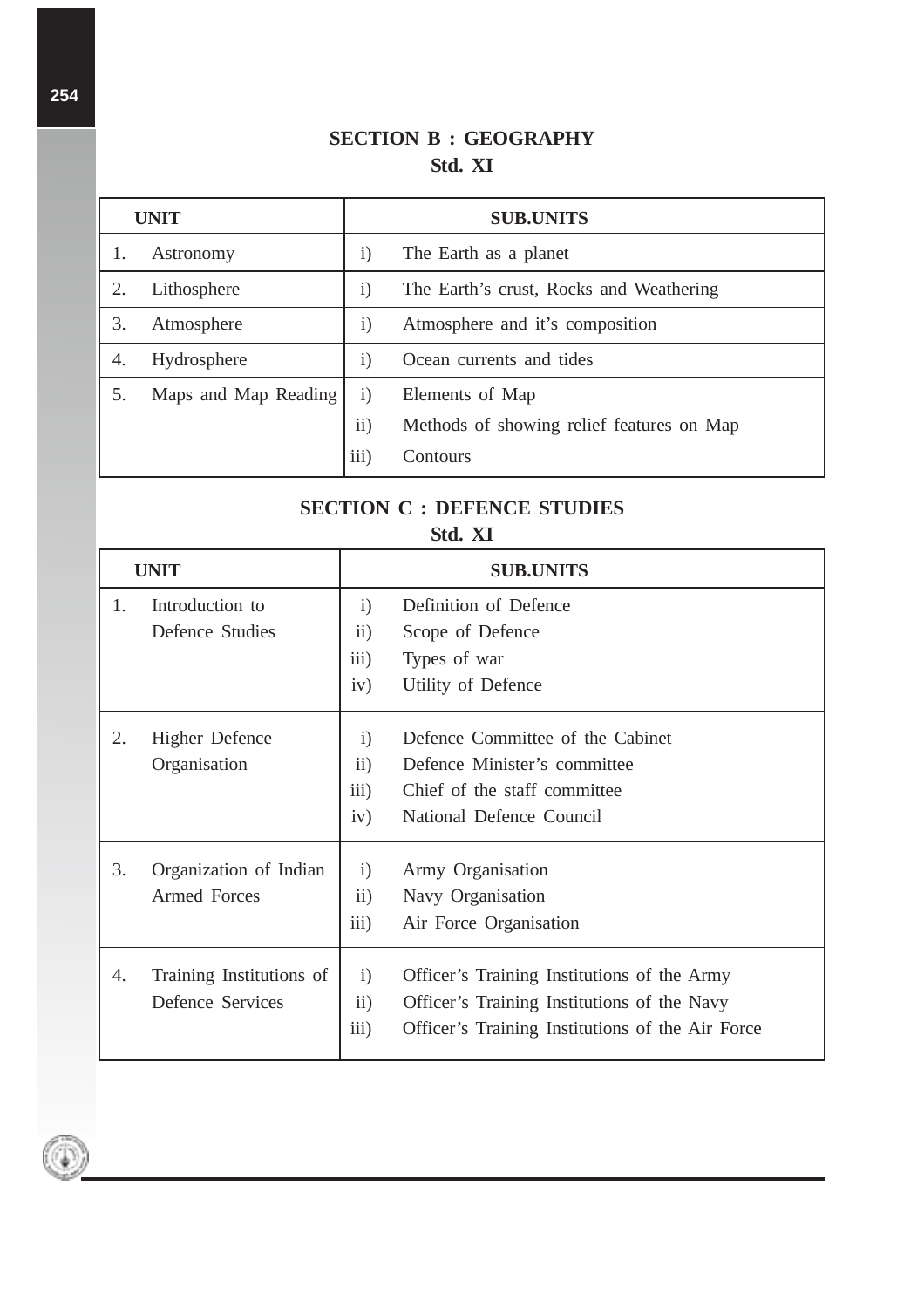#### **SECTION D : GENERAL ABILITY Std. XI**

|    | <b>UNIT</b>           | <b>SUB.UNITS</b>                                                                                                                                     |
|----|-----------------------|------------------------------------------------------------------------------------------------------------------------------------------------------|
| 1. | Fine Arts             | Music<br>$\mathbf{i}$<br>ii)<br>Dance<br>iii)<br>Painting                                                                                            |
| 2. | Sports and Literature | Famous books and their Authors<br>$\mathbf{i}$<br>ii)<br><b>Sports</b>                                                                               |
| 3. | Constitution of India | Preamble, Salient features<br>$\mathbf{i}$<br>ii)<br>Citizen and citizenship<br>iii)<br>Fundamental Rights and Duties<br>iv)<br>Directive Principles |
| 4. | <b>Current Events</b> | Who's Who in India<br>A)<br>The World we live in<br>B)                                                                                               |

#### **(32) General Knowledge**

#### **Std. XII - A: History**

| Unit |                                                        |                                     | <b>Sub Unit</b>                                                                                                                                                                                                                                                   |
|------|--------------------------------------------------------|-------------------------------------|-------------------------------------------------------------------------------------------------------------------------------------------------------------------------------------------------------------------------------------------------------------------|
| 3.   | Freedom Movement in<br>India $(1857 \text{ to } 1947)$ | $\mathbf{i}$<br>$\rm ii)$<br>iii)   | The Revolt of 1857<br>The Socio-cultural awakening.<br>Indian National Congress<br>1885 to 1905<br>a)<br>1905 to 1920<br>b)                                                                                                                                       |
| 4.   | Mahatma Gandhi and<br>Nationalist Movement             | $\mathbf{i}$<br>$\ddot{\mathbf{i}}$ | Non co-operation and Beyond. (1920 to 1947)<br>Implementation of Gandhian thoughts<br>after<br>Independence.<br>a) Panchayati Raj<br>Co-operatives<br>b)<br>Community Development<br>C)<br>Sarvodaya and Bhoodan Movement<br>d)<br>Secularism and Democracy<br>e) |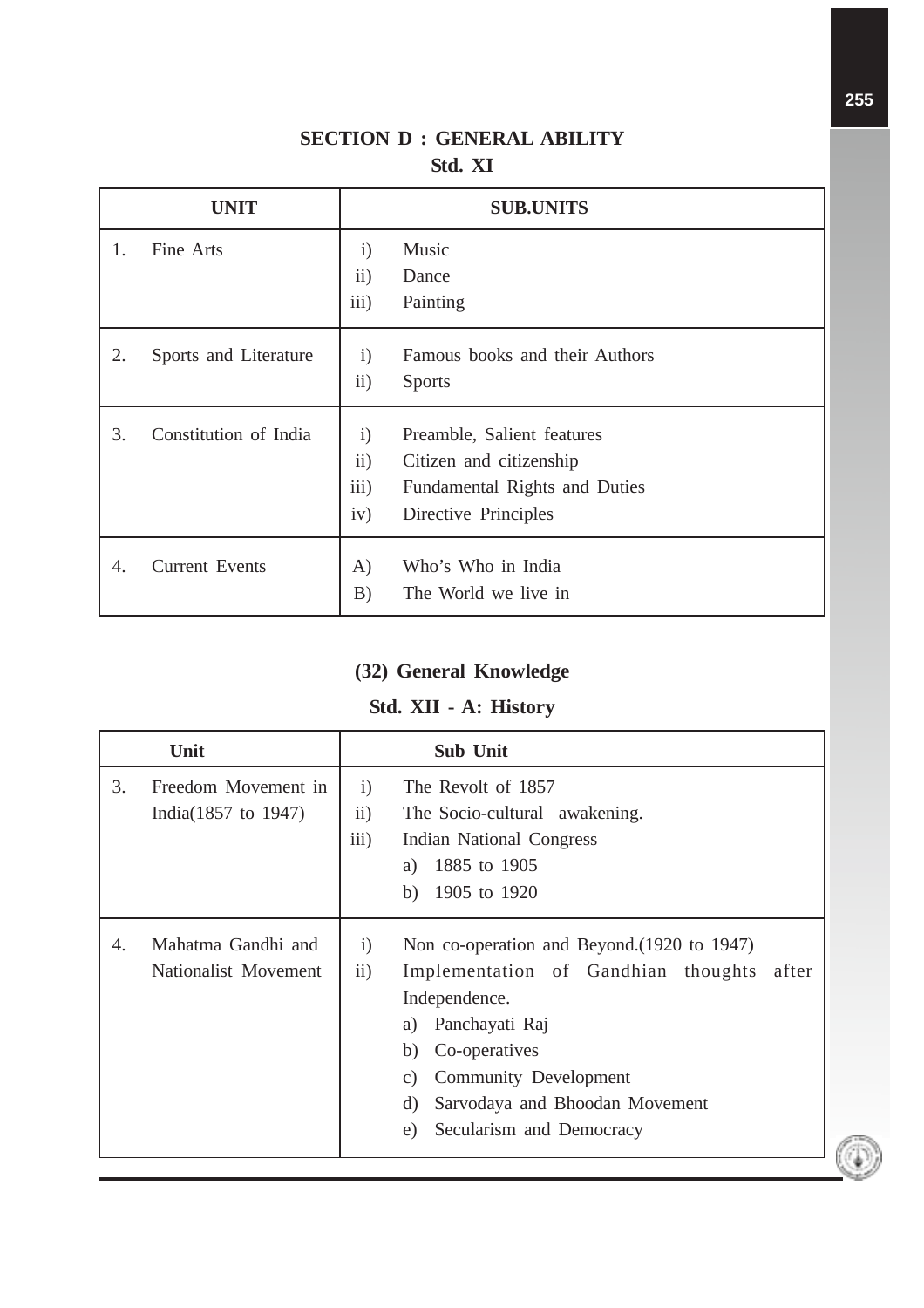| 5. | Post Independence India | $\mathbf{i}$     | Economic Planning in India                          |
|----|-------------------------|------------------|-----------------------------------------------------|
|    |                         | $\ddot{i}$       | Five year plan.                                     |
|    |                         |                  | (First to Twelfth)                                  |
|    |                         | iii)             | Foreign policy of India                             |
| 6. | National Integration    |                  | Necessity and History                               |
| 7. | Modern World            | $\mathbf{i}$     | American War of Independence.                       |
|    |                         | ii)              | French Revolution.                                  |
|    |                         | iii)             | Industrial Revolution.                              |
|    |                         | iv)              | Russian Revolution.                                 |
| 8. | World During two        | $\mathbf{i}$     | First World War                                     |
|    |                         |                  | $(1914-1918)$                                       |
|    | World Wars              | ii)              | League of Nations.                                  |
|    |                         | $\overline{iii}$ | Rise of Dictatorship in Europe (Fascism and Nazism) |
|    |                         | iv)              | Second World War (1939-1945)                        |
| 9. | <b>United Nations</b>   | $\mathbf{i}$     | Charter of UNO.                                     |
|    |                         | ii)              | Principal Organs.                                   |
|    |                         | iii)             | Flag, Membership and languages.                     |
|    |                         | iv)              | Specialized Agencies.                               |
|    |                         |                  |                                                     |

### **Std. XII General Geography of India**

## **B: Geography**

۰

|    | Unit                                   | <b>Sub Unit</b>                                                  |
|----|----------------------------------------|------------------------------------------------------------------|
|    | Location                               | Location, Dimensions and Boundaries.                             |
| 2. | Physiography                           | <b>Relief Features</b>                                           |
| 3. | <b>River Systems</b>                   | Rivers and Lakes                                                 |
| 4. | Climate                                | Concept of Monsoon                                               |
| 5. | Natural Vegetation                     | Forests                                                          |
| 6. | Mineral and Energy<br><b>Resources</b> | <b>Mineral Resources</b><br>$\mathbf{i}$<br>ii) Energy Resources |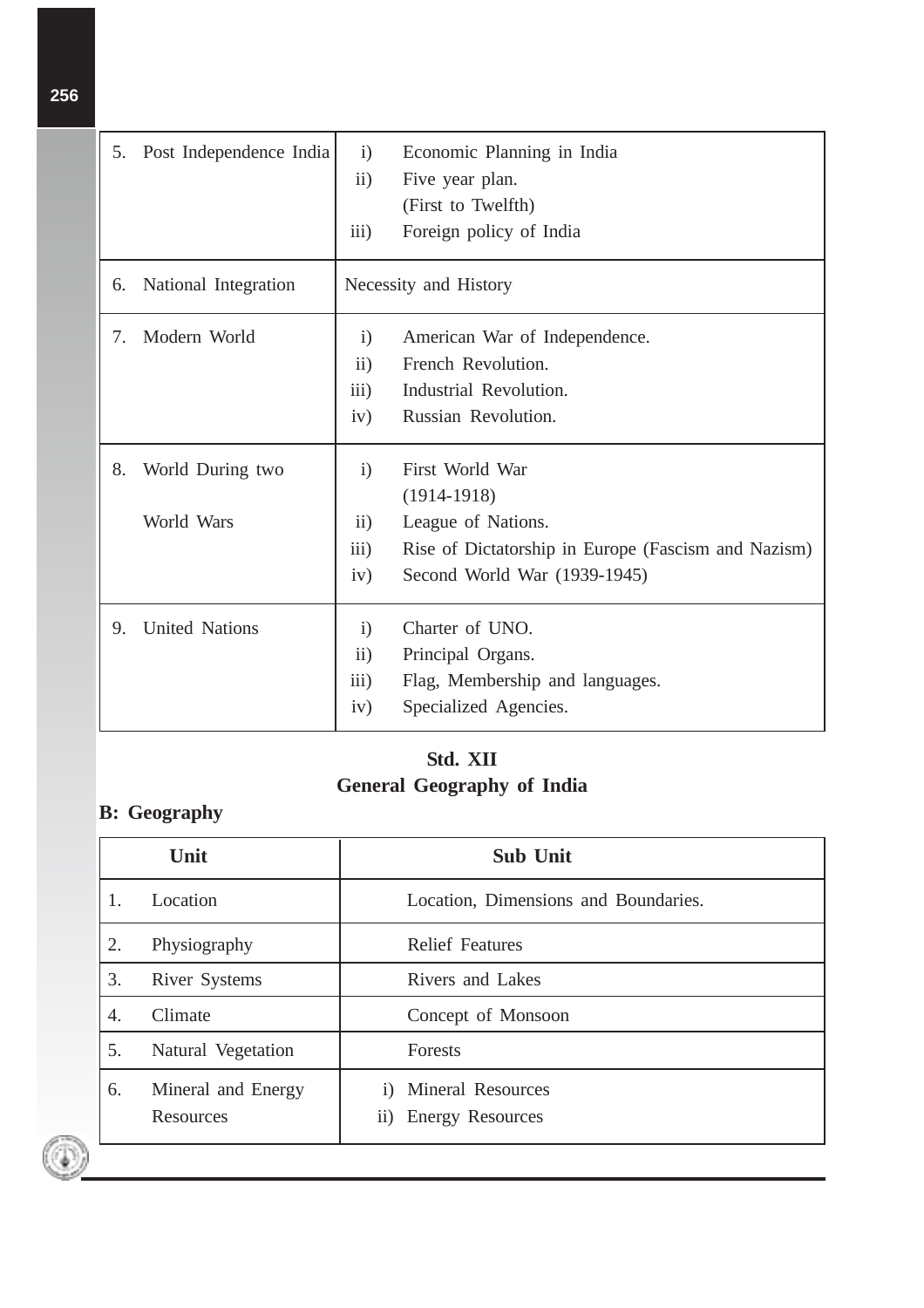|    | Industries                                 | Agro based<br>1)<br>Mineral based.<br>$\mathbf{ii}$            |
|----|--------------------------------------------|----------------------------------------------------------------|
| 8. | Transportation,<br>Communication and Trade | i) Transportation and Communication<br>ii) International Trade |
| 9. | Map Reading                                | Topographical Sheets.                                          |

#### **C : Defence Studies**

| Unit |                                             | <b>Sub Unit</b>                                                                                                                            |
|------|---------------------------------------------|--------------------------------------------------------------------------------------------------------------------------------------------|
| 2.   | Entry into Armed<br>Forces.                 | i) After std. $12th$ ii) After Graduation<br>After Post Graduation and NCC 'C' Certificate.<br>$\overline{111}$ )                          |
| 3.   | India's Internal Security                   | Paramilitary forces & their role<br>$\bf{1)}$<br>Entry into paramilitary forces<br>$\rm ii)$<br>Second line of Defence<br>$\overline{iii}$ |
| 4.   | Leadership                                  | Leadership qualities<br>$\left( \right)$<br>Leadership traits<br>$\mathbf{ii}$<br>iii) Officer's like qualities.                           |
| 5.   | Interview and Interview<br>techniques       | Interviews for Military Organisations.                                                                                                     |
| 6.   | Training Institutions for<br>Civil Services | Training for Military Organisation                                                                                                         |